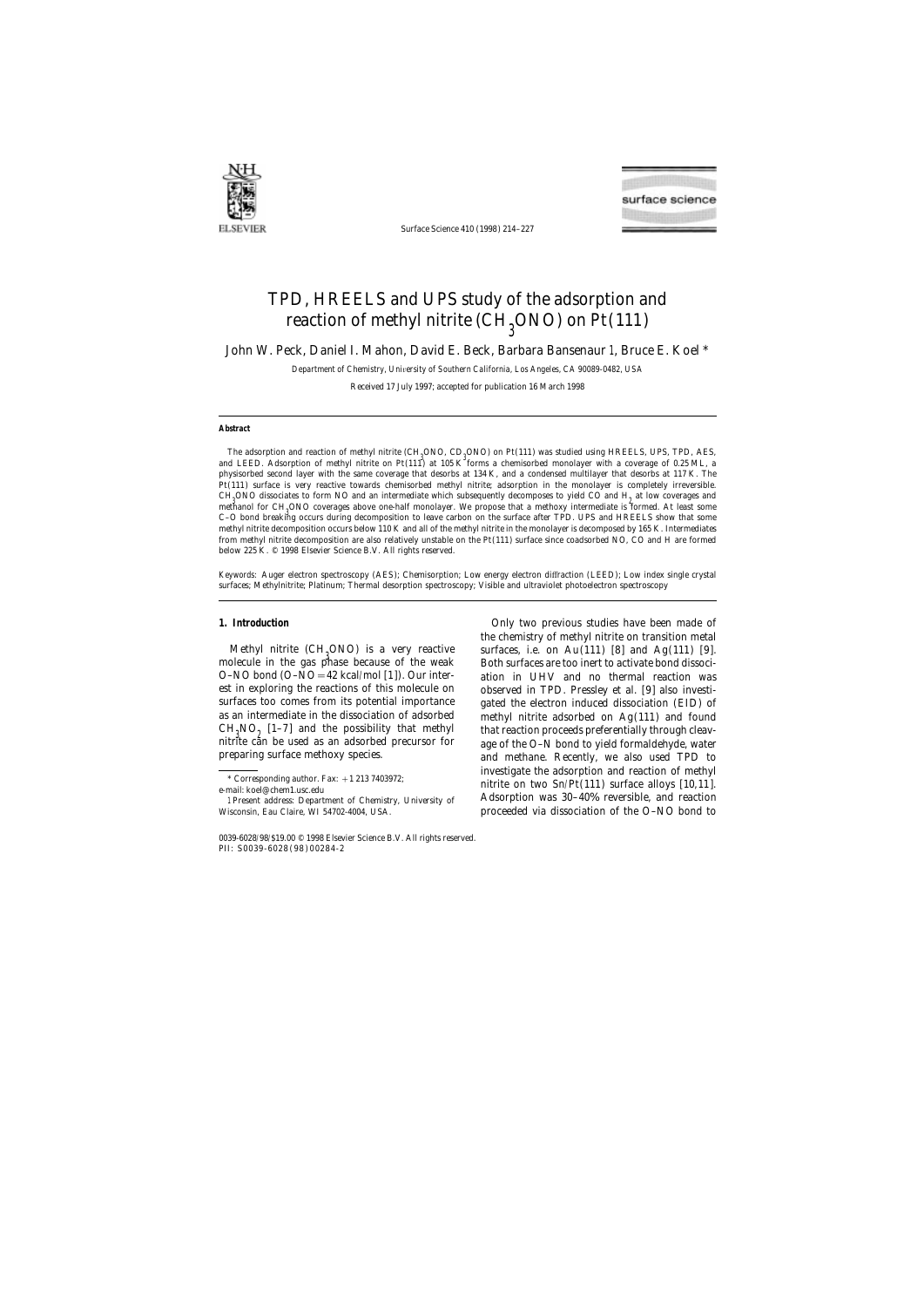form NO and a large concentration of adsorbed ent, fine Ni screen was placed over the end of the

find that methyl nitrite is much more reactive on region [15]. Pt(111) than nitromethane [12], and Pt(111) com- The Pt(111) crystal was cooled to 95 K using  $CH<sub>9</sub>ONO$  decomposes during TPD to form NO, CO,  $H_2$  and CH<sub>3</sub>OH. HREELS and UPS indicate that some O-NO bond cleavage occurs at 110 K,

The experiments were performed in two separate<br>
stainless steel UHV chambers. Both were equipped<br>
with instrumentation for Auger electron spectro-<br>
scopy (AES), low energy electron diffraction<br>
(LEED), Ar<sup>+</sup> ion sputterin (LEED), At foll sputtering, and a sineded UTI<br>100C quadrupole mass spectrometer (QMS) for  $D_2O$ ,  $D_3SO_q$ , and HSO<sub>3</sub>ONO according to an<br>temperature programmed desorption (TPD). The  $D_3O_q$  and  $D_4$ , and HSO<sub>3</sub>ONO accord

Elmer (15-180) LEED optics. The McAllister<br>
HREELS spectrometer was constructed of single<br>
127° cylindrical sectors for both the monochroma-<br>
enhancement. The doser correction factor was 127° cylindrical sectors for both the monochroma-<br>tor and analyzer, and the control electronics uti-<br>lized a stable, low noise design [13]. Spectra were sures produced by the directed beam doser with<br>taken with the sample resolution of  $\sim$  75 cm<sup>-1</sup>, a count rate of 5–35 kcps, and an incident beam energy of 3 eV. All TPD measurements are made using the QMS ionizer in **3. Results** line-of-sight to the sample surface with a linear heating rate of ~4 K/s. The crystal was positioned *3.1. Adsorption and reaction of methyl nitrite*  $\sim$ 1 mm from the entrance aperture of the QMS shield to reduce contributions to the spectra from Methyl nitrite TPD spectra following CH<sub>3</sub>ONO<br>the crystal back and edges [14]. A highly transpar- adsorption on the Pt(111) surface are shown in

methoxy species which were stable up to  $\sim$ 300 K ionizer grid (biased at  $-55$  V) on the QMS and on the Pt–Sn alloy surfaces. over the shield entrance (grounded) to eliminate In this paper, we report on studies of the adsorp- possible damage to the adsorbed layer from low tion and reaction of methyl nitrite on Pt(111). We energy electrons coming from the QMS ionizer

pletely irreversibly chemisorbs methyl nitrite. liquid nitrogen or resistively heated to 1200 K. The temperature was recorded by a chromel–alumel CO,  $H_2$  and CH<sub>2</sub>OH. HREELS and UPS indicate<br>that some O–NO bond cleavage occurs at 110 K,<br>and subsequent intermediates are completely of Ar<sup>+</sup> ion sputtering, annealing in vacuum, and<br>decomposed below 225 K. our oxygen tal was carried out using 1 kV Ar<sup>+</sup> (3 × 10<sup>-5</sup> Torr **2. Experimental methods 2. Experimental methods 2. Experimental methods then** the crystal was annealed to 1000 K in UHV

For quality mass spectrometric (WHS) on  $D_2O$ ,  $D_2SO_4$  and HSO<sub>3</sub>ONO according to an accepted procedure (16)<sup>3</sup> and purified by three system base pressure for the TPD studies was  $5 \times 10^{-11}$  Torr. Additionally, the sec

adsorption on the Pt(111) surface are shown in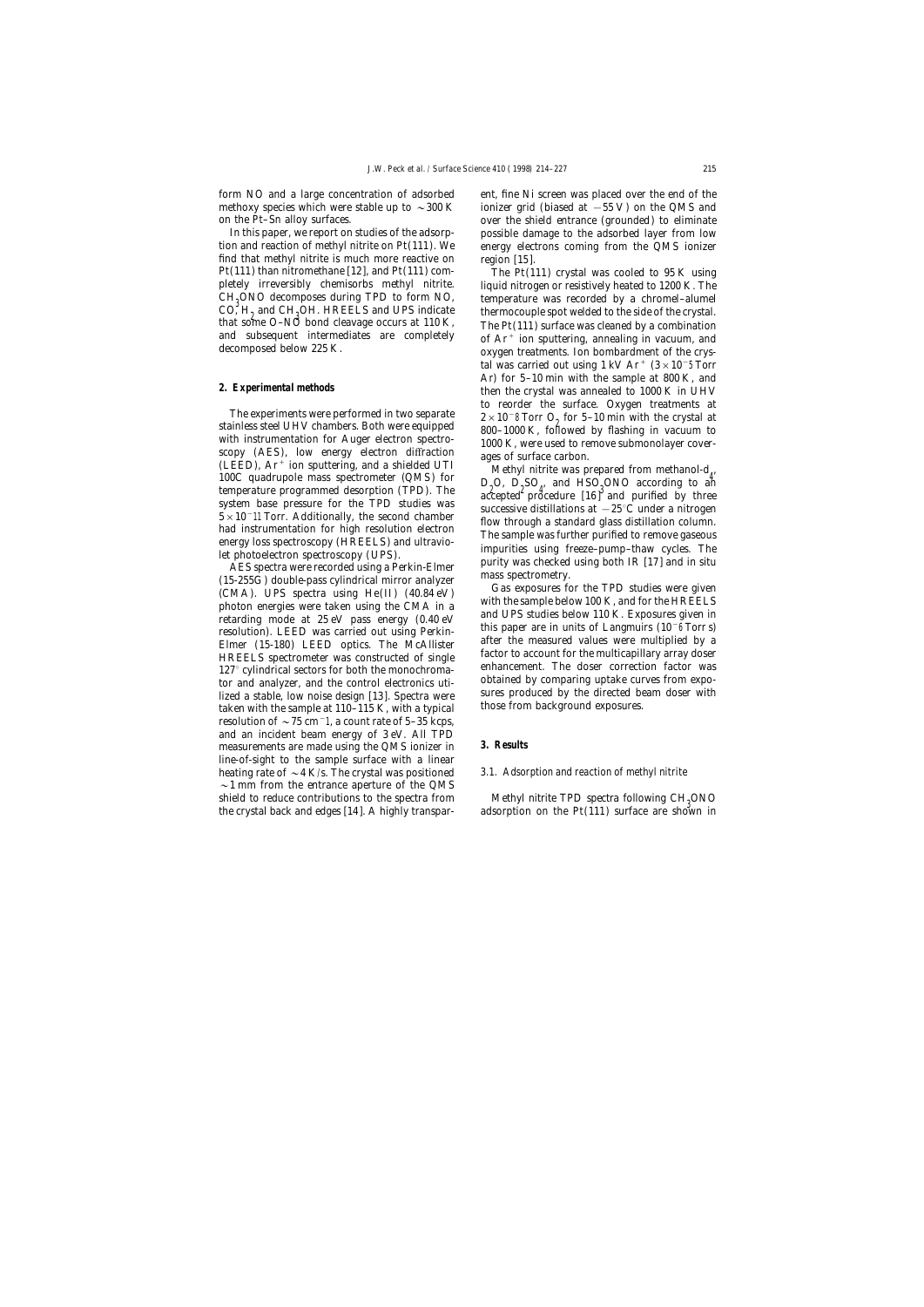Fig. 1. Up to an exposure of 0.18 L, no methyl duct. Fig. 2 shows TPD data for the reaction nitrite desorption was observed. As the exposure  $\qquad$  products of CH<sub>2</sub>ONO on Pt(111). The two low was increased a peak appeared at  $134$  K. This peak saturated and a new peak grew in at  $117$  K as the ature peak did not saturate with increased expo- mass 32 (and 31, not shown) that we assign to sures and thus it is associated with desorption of methanol. TPD at 30 AMU shows that NO multilayer desorption temperature is identical to was observed at  $\sim$  240 K in the 30, 29 and 28 AMU that on the Ag(111) surface [9]. channels that we assign to formaldehyde. Finally,

nitrite decomposition. Signals at 32, 30 and assignments. OH), NO, and formaldehyde  $(CH<sub>2</sub>O)$ . Mass 46 was used to detect a possible  $NO<sub>9</sub>$  pro-

temperature desorption states of CH<sub>2</sub>ONO at 134 and  $117 \text{ K}$  are seen in the 61, 30, 29, 28 and exposure was increased further. This lower temper- 2 AMU channels. A peak at 190 K was seen for multilayers of physisorbed methyl nitrite. This desorbs in peaks at 320 and 355 K. A small peak Signals at 58, 56, 54, 46, 44, 43, 32–27, 18, 17, CO desorbs in a sharp peak at 450 K and a broad 16, 12 and 2 AMU were monitored during TPD feature at 575 K, and  $\dot{H}_2$  desorbs at 260 K. Later to watch for gas phase products from methyl in this section we discuss our rationale for these in this section we discuss our rationale for these

29 AMU were used to assess desorption of metha- Adsorption kinetics (uptake) plots of methyl nitrite and the major decomposition products were constructed from TPD peak areas. Fig. 3 shows



Fig. 1.  $CH<sub>3</sub>ONO$  TPD spectra after  $CH<sub>3</sub>ONO$  exposures on the  $P<sub>1</sub>(111)$ Pt(111) surface at 95 K. Exposures used were: 0.005, 0.010, Fig. 2. TPD spectra of products from the reaction of 0.050, 0.10, 0.15, 0.20, 0.24, 0.30, 0.40, 0.50, 0.60, 0.80, and 1.0 L.

TPD Products from CH<sub>3</sub>ONO Monolayer



ONO on Pt(111). CH<sub>3</sub>ONO was dosed on the Pt(111) surface to a coverage exceeding one monolayer.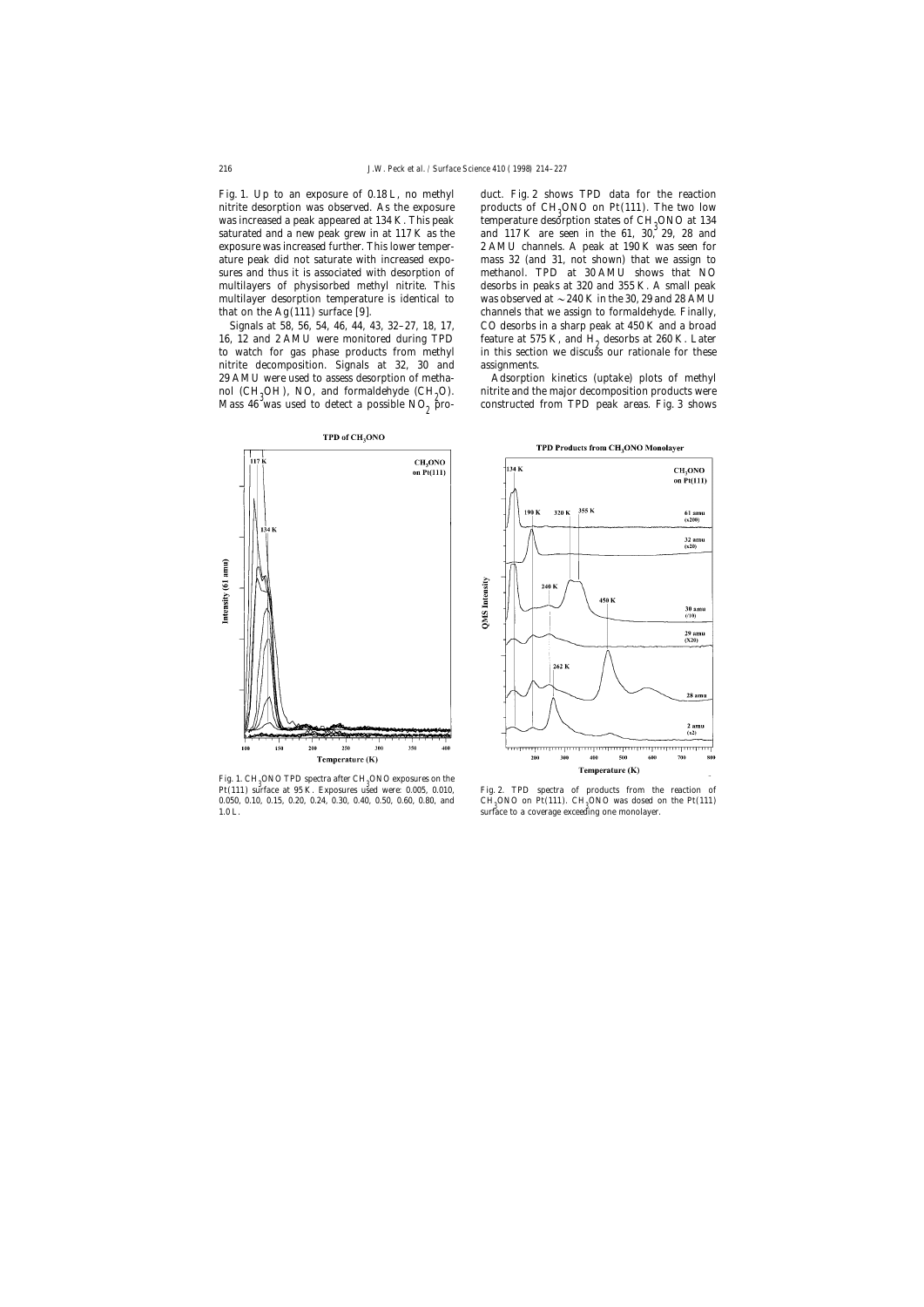

Fig. 3. Uptake curve for CH<sub>3</sub>ONO adsorption kinetics constructed from TPD results after adsorption of CH<sub>3</sub>ONO on the Pt(111)<br>surface at 05 K. The smanni at NO described from the prestian of CH\_ONO is 0.95 ML, which prepa surface at 95 K. The amount of NO desorbed from the reaction of CH<sup>3</sup> ONO is 0.25 ML, which represents 100% of the total monolayer coverage of CH<sub>3</sub>ONO.

that at low exposures, only  $H_0$ , CO, and NO products desorb. Methanol desorption begins at ~0.1 L after the monolayer is about one-half filled. All of these peaks saturate at ~0.2 L, and  $CH<sub>3</sub>ONO$  desorption is seen for the first time at coverage of  $CH<sub>3</sub>$ <br>124 Y Increasing sympatures asturate this pool; at the is 0.25 MJ 134 K. Increasing exposures saturate this peak at tion is 0.25 ML. This is the coverage of CH<sub>3</sub>ONO  $\sim$  0.4 L and increase the size of the low temper- in the chemisorbed monolayer based on several ature (multilayer) CH<sub>0</sub>ONO peak at 117 K.

The coverages of  $N\ddot{\circ}$  and  $CH<sub>9</sub>ONO$  corresponding to the desorption peak areas are calibrated in and the monolayer coverage on two Pt–Sn surface absolute units of  $CH<sub>0</sub>ONO$  coverage. This was done by first calibrating the NO desorption area is 0.26 ML [11].  $CH<sub>3</sub><sup>o</sup>ONO$  area was calibrated to  $CH<sub>3</sub>$ the CH<sub>3</sub>ONO coverage since there is no CH<sub>3</sub><br>december and the region at high coverage?  $CH<sub>0</sub>ONO$  is the only desorbed species. The  $CH_3^{\circ}OH$ , CO, and  $H_2$  yields in Fig. 3 are not monolayer on Pt(111).

, CO, and NO calibrated to CH<sub>2</sub>ONO coverage, but do correlate  $\frac{1}{2}$  contains the block of the NO vield from CH<sub>2</sub>ONO decomposition with the NO yield from  $CH<sub>0</sub> ONO$  decomposition.

> No CH<sub>0</sub>ONO desorbs until the evolution of all of the decomposition products has stopped. The coverage of  $CH<sub>9</sub>ONO$  that undergoes decomposiin the chemisorbed monolayer based on several other observations. The reported monolayer coverage of methyl nitrite on  $Ag(111)$  is 0.3 ML [9] alloys that show partially reversible chemisorption

to the known coverage H<sub>NO</sub>=0.50 ML from NO The methyl nitrite peak at 134 K was observed<br>exposure on Pt(111) [18], and then using a one- in previous experiments for methyl nitrite adsorpto-one correspondence for the amount of tion on  $Ag(111)$  [9] and was associated with a  $CH<sub>3</sub>ONO$  decomposition to NO yield. The weakly chemisorbed state of methyl nitrite  $CH<sub>3</sub>ONO$  are use selibrated to  $CH<sub>3</sub>ONO$  gauge and adapted in the manalayer. The untake summary adsorbed in the monolayer. The uptake curves age by forcing the uptake curve to have a constant produced in this experiment, and on the Pt–Sn slope, i.e. constant sticking coefficient, for the surface alloys [11], show that this state of methyl region at low coverage where the NO yield reflects nitrite desorbing at 134 K has a coverage of  $\sim$  0.25 ML, equal in coverage to the chemisorbed desorption, and the region at high coverage where monolayer, and so this state should be associated with a second, physisorbed layer on top of the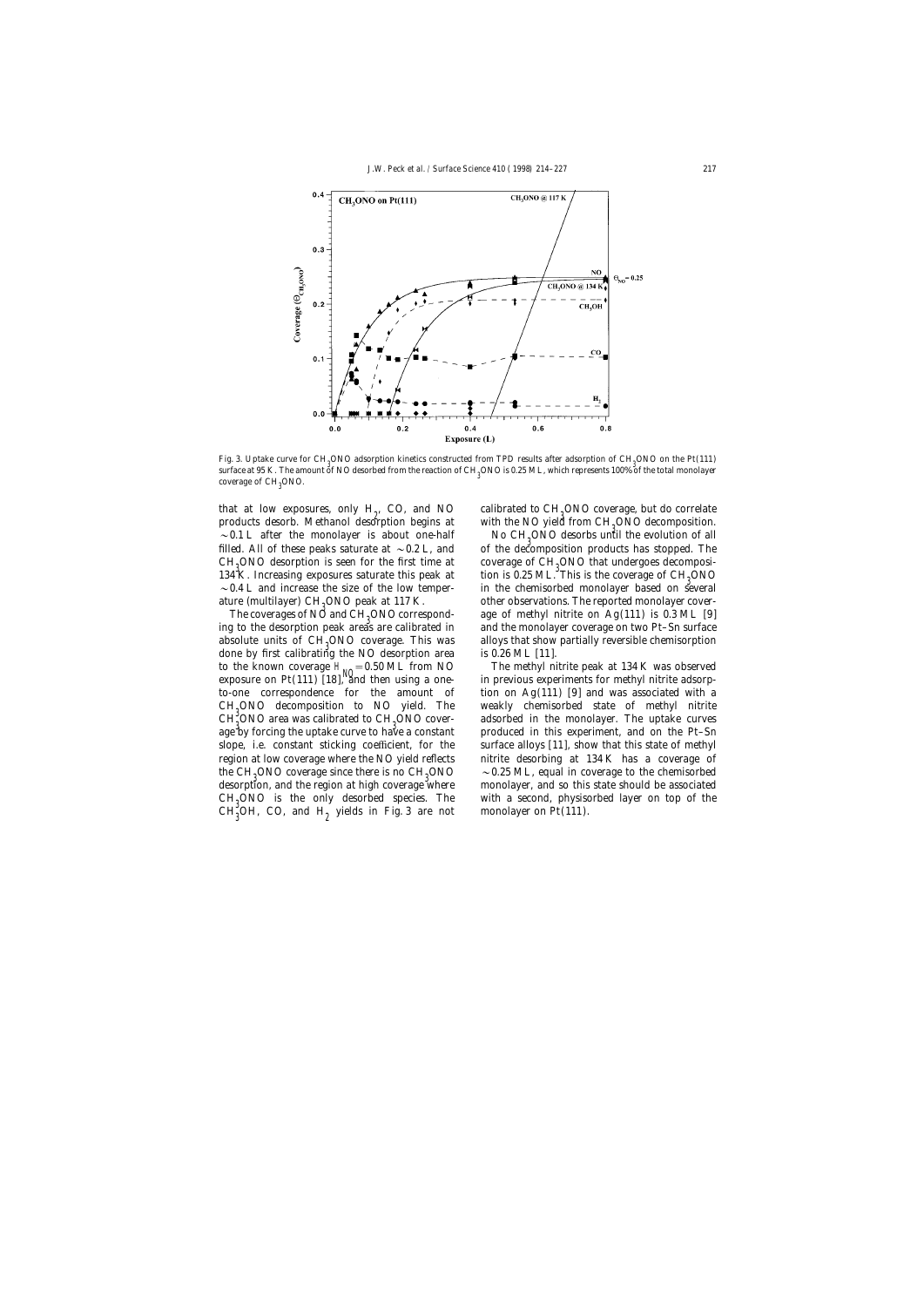TPD spectra showing NO evolution from the dissociation of methyl nitrite on Pt(111) for a series of initial  $CH<sub>3</sub>ONO$  coverages are shown in<br>Fig. 4. At law equators, only the highest temper Fig. 4. At low coverages, only the highest temperature NO state was present, however, near monolayer coverage the peak at 320 K appeared.

The NO desorption above 300 K in Fig. 4 agrees well with the NO TPD spectra after NO exposures from the work of Xu and Koel [18], indicating NO desorption from the dissociation of methyl nitrite is desorption rate-limited. NO peaks at 320 and 360 K can be assigned to desorption from bridging and atop sites, respectively [18].

Fig. 5 provides coverage-dependent TPD spectra for  $H_2$ , CO and CH<sub>3</sub>OH desorption<br>from CH<sub>2</sub>OMO desegnecition on Pt (111) TPD from CH<sub>2</sub>ONO<sup>o</sup> decomposition on Pt(111). TPD<br>spectre, obtained at 2.AMU to manitar H, for a spectra, obtained at 2 AMU to monitor  $H<sub>0</sub>$  for a series of increasing CH $_{\rm 3}$ ONO exposures, are shown



Exposures on the Pt(111) surface at 95 K. Exposures used were: CH<sub>3</sub>ONO to 448 K at high coverages is observed<br>0.005, 0.010, 0.10, 0.20, 0.21, and 0.30 L. (the low temperature features from 190 to 300 K



Fig. 5. TPD spectra obtained for 2, 28, and 32 AMU signals after CH<sub>3</sub>ONO exposures on the Pt(111) surface. These spectra<br>surface. These spectra is a second control of H<sub>2</sub>CO and CH<sub>2</sub>OH<sub>2</sub> correspond primarily to desorption of  $H_2$ , CO, and  $CH_3OH$ <br>and uses accordingly European and uses 0.005, 0.010  $\frac{8}{10}$ products, respectively. Exposures used were: 0.005, 0.010, 0.10, 0.20, 0.21, 0.30, 0.35 L.

at the top of Fig. 5.  $H<sub>2</sub>$  TPD shows a single intense desorption feature at the lowest exposures at 290 K, which shifts to lower temperature with increasing coverage (the small features in the  $H_2$  TPD spectra below 250 K and above 400 K are assigned to cracking fractions of higher mass species). Comparison of these spectra with the  $H<sub>9</sub>$  TPD spectra after  $H<sub>9</sub>$  exposure on Pt(111) [19] indicates that  $H<sub>2</sub>$  desorption from the decomposition of CH<sub>3</sub>ONO is desorption rate-limited. The<br>middle nam<sup>31</sup> of Fig. 5 gives related TPD enestre middle panel of Fig. 5 gives related TPD spectra monitored at 28 AMU showing primarily CO desorption. A decrease in CO desorption temper-Fig. 4. NO TPD spectra obtained at 30 AMU after CH<sub>3</sub>ONO **ature from 460 K at the lowest exposures** of  $\frac{1}{2}$  cH ONO to 448 K at high coverages is observed  $0.006$  (the low temperature features from 190 to 300 K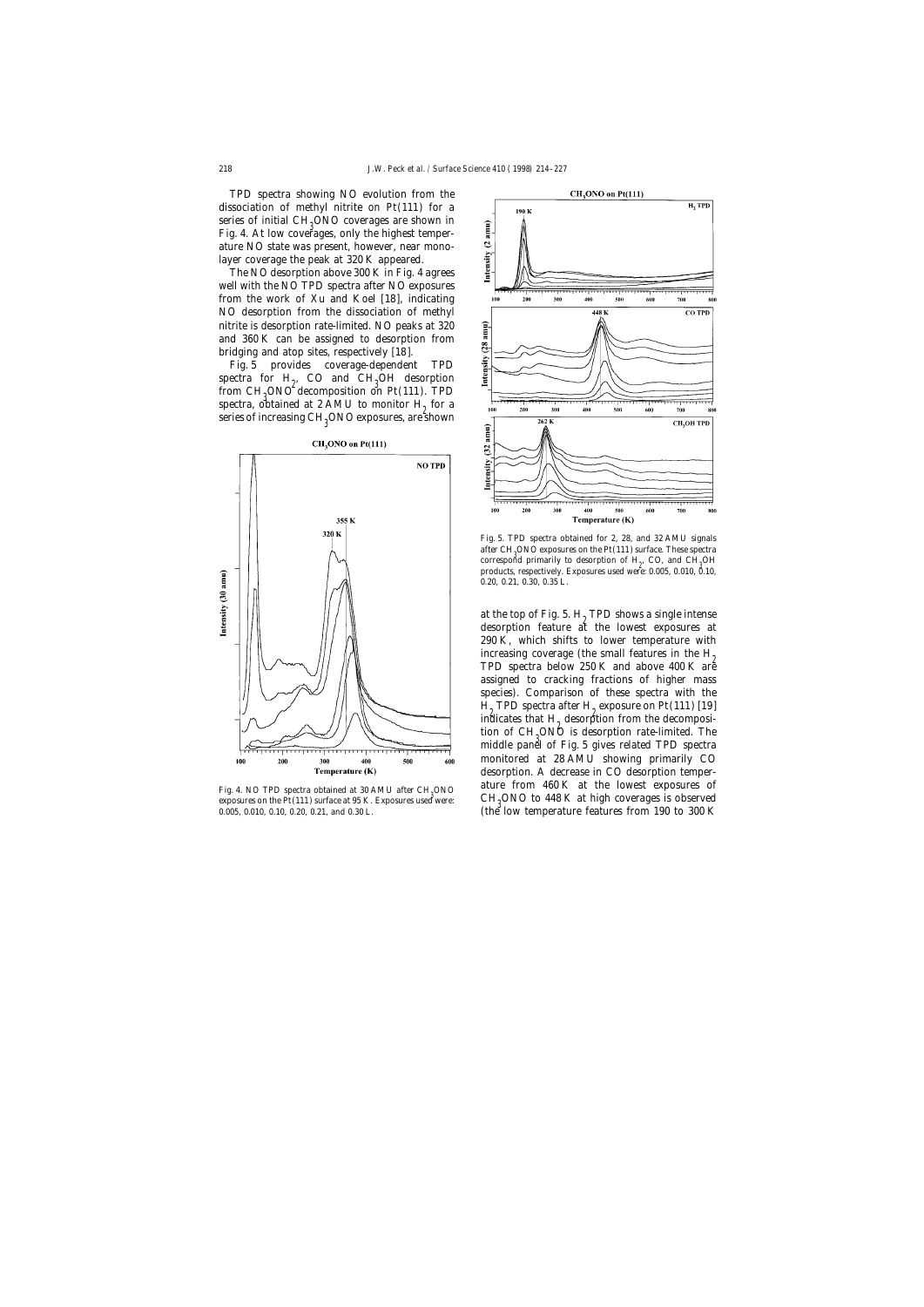are assigned to contributions from  $CH<sub>0</sub>OH$  and  $CH<sub>2</sub>O$  cracking fractions, vide infra). Considering  $CO<sub>2</sub>$  TPD graphs often  $CO<sub>2</sub>$  crossures on  $P<sub>1</sub>(111)$  $CO<sup>2</sup> TPD$  spectra after CO exposures on Pt(111) The top HREELS curve in Fig. 6 was obtained from the decomposition of CH<sub>3</sub>ONO is also<br>desorption rate-limited. A broad feature near CH<sub>0</sub>ONO coverages is assigned to a reaction ratemonitor CH<sub>0</sub>OH desorption after adsorption of  $CH<sub>3</sub>ONO.$  At the lowest  $CH<sub>3</sub>$ <br> $CH<sub>3</sub>ON.$  decention is above CH<sub>0</sub>OH desorption temperature is very similar to that in CH<sub>3</sub>OH TPD spectra after CH<sub>3</sub><br>tion on Dt(111), [20,21], indicativ primary CH<sub>2</sub>OH desorption peak from decomposition of CH3ONO is most likely desorption ratelimited.

In these TPD spectra, CO and  $H<sub>2</sub>$  evolution occurs at the lowest initial coverages, while  $CH<sub>3</sub>OH$  only grows in at higher coverages, after the largest viale of  $CO$  and H are observed. the largest yield of CO and  $H<sub>2</sub>$  are observed. A competitive process between the production of  $CO$ and  $H<sub>o</sub>$  and methanol may be responsible. At low coverages, when the reactivity of the surface is highest, decomposition forms exclusively CO and  $H_p$ , while at higher coverages, coadsorbates inhibit<br>complete decomposition of intermediates. The low complete decomposition of intermediates. The low temperature desorption of methanol strongly suggests that an important intermediate is methoxy, and that hydrogenation of methoxy to form methanol is a facile process.

AES spectra taken following each TPD run show significant carbon build up on the Pt(111) surface indicating that complete dissociation to carbon occurs for at least some of the methyl nitrite. No nitrogen or oxygen was detected by AES after TPD. We also used LEED in these investigations. Exposing the surface at 105 K to monolayer coverages of methyl nitrite, 0.18 L, only caused an increase in the diffuse background intensity for the  $(1 \times 1)$  LEED pattern associated with the substrate, indicating that chemisorption of Fig. 6. HREELS spectra for near monolayer coverages of methyl nitrite occurs into a disordered adlayer  $CH_9ONO$  adsorbed on Pt(111) and Au(111) [8] surfaces at the spectra fo phase.  $110^4$ K.

## OH and *3.2. HREELS of CD*<sub>3</sub>ONO

[19] leads to the conclusion that CO desorption after an exposure of  $CD<sub>o</sub>ONO$  that forms a monolayer coverage on the  $Pt(111)$  surface at 110 K. The HREELS spectrum of a monolayer of phy-575 K in the CO TPD spectra for large sisorbed methyl nitrite on Au(111) at 115 K [8] is  $CH<sub>3</sub>ONO$  coverages is assigned to a reaction rate-<br>limited process in the decomposition of hydro-<br>order to help assign the spectra on Pt(111), the order to help assign the spectra on  $Pt(111)$ , the carbon residues. The bottom panel of Fig. 5 shows vibrational assignments for  $CD_3ONO$  on Au(111)<br>TPD spectra obtained from the 32 AMU signal to and in the gas phase are shown in Table 1 and in the gas phase are shown in Table 1 [17,22,23]. The Au(111) surface adsorbs methyl nitrite weakly  $(8 \text{ kcal/mol})$  and reversibly  $[8]$ .  $CH_2^{\circ}OH$  desorption is observed, but at higher  $\qquad$  Based on this comparison we find that the 3 comparison of 110 K are not coverages a single peak was seen at 190 K. This HREELS spectra on  $Pt(111)$  at 110 K are not consistent with solely molecular  $CD<sub>3</sub> ONO$  adsorption. The principle differences in the two spectra tion on  $Pt(111)$  [20,21], indicating that the in Fig. 6 are the new peaks on Pt(111) at 1390 and 1595 cm<sup>-</sup>1, along with an apparent shift of

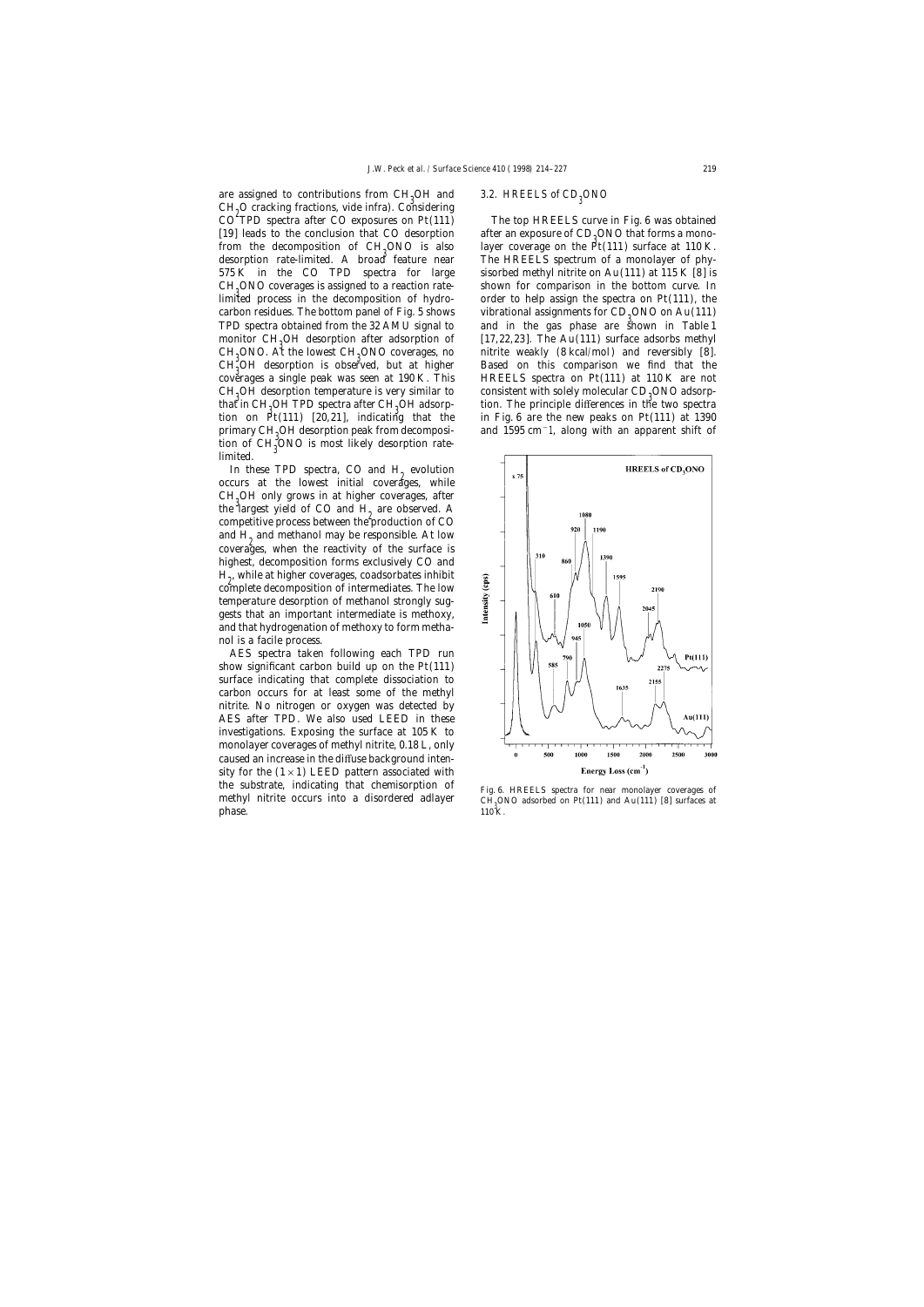| <b>Assignment</b>                                                                                                                                         | $CD9ONO$ IR (solid) [17,22] |        |       |        | $CD9ONO$ on $Pt(111)$<br>monolayer | $CD_3$ ONO on Au(111)<br>monolayer $[8]$ |
|-----------------------------------------------------------------------------------------------------------------------------------------------------------|-----------------------------|--------|-------|--------|------------------------------------|------------------------------------------|
|                                                                                                                                                           | cis                         |        | trans |        |                                    |                                          |
|                                                                                                                                                           | 2275                        | (3031) | 2180b | (2913) | 2190                               | 2275                                     |
| $\begin{array}{l} n_{\textrm{aS}}(\textrm{C}-\textrm{D})\\ n_{\textrm{s}}(\textrm{C}-\textrm{D})\\ n(N=\textrm{O}) \end{array}$                           | 2119b                       | (2952) | 2038b | (2823) | 2045                               | 2155                                     |
|                                                                                                                                                           | 1610                        | (1613) | 1664  | (1665) |                                    | 1635                                     |
|                                                                                                                                                           | 1091b                       | (1452) | 1055b | (1444) | 1080                               | 1050                                     |
| $\begin{array}{l} \mathbf{d}_{\mathbf{a}}(CD_3) \\ \mathbf{d}_{\mathbf{c}}^{\mathbf{a}\mathbf{c}}(CD_3) \\ \mathbf{n}(\mathbf{C}-\mathbf{O}) \end{array}$ | 1045                        | (1406) | 1039b | (1422) |                                    |                                          |
|                                                                                                                                                           | 897b                        | (985)  | 950b  | (1043) | 920                                | 945                                      |
| $n(N-O)$                                                                                                                                                  | 798                         | (838)  | 775   | (806)  |                                    | 790                                      |
| d(ONO)                                                                                                                                                    | 595                         | (625)  | 551   | (565)  |                                    | 585                                      |

Table 1 Assignment of the HREELS spectra for adsorbed methyl nitritea

a Values for CH<sub>3</sub>ONO are shown in parentheses.

b Values from calculation.

the 2155 cm−1 peak to 2045 cm−1, and the missing peaks at 310 and 790 cm−1. The peaks at 1390 and 1595 cm−1 are considerably lower than the  $n(N=0)$  modes previously observed for either gas phase or adsorbed methyl nitrite [8,9,17,22,23], and so we assign these peaks to  $n(N=O)$  stretching vibrations of coadsorbed NO molecules [formed from the decomposition of  $CD<sub>3</sub>ONO$  on Pt(111)].<br>These aperay losses are 40,  $6\frac{1}{2}$  cm<sup>-1</sup> lower than These energy losses are 40–65 cm−1 lower than the  $n(N=0)$  loss peaks for adsorbed molecular NO obtained by dosing NO on Pt(111) [18], but we attribute this to coadsorption effects. The other peaks for Pt(111) arise from molecular  $CD<sub>3</sub>ONO$  on the surface. Several key features in this approximation of the sector. this spectrum are also consistent with an assignment of methoxy  $(CD_3O)$  as a hydrocarbon frag-<br>ment, that, accompanies. NO, formation, from ment that accompanies NO formation from CD<sub>3</sub>ONO decomposition.<br>LIDEELS spectre for

HREELS spectra for several coverages of  $CD_3$ ONO on Pt(111) at 110 K are shown in Fig. 7.<br>The hottom surve is from a dose sixing a submane. The bottom curve is from a dose giving a submonolayer coverage  $(\approx 0.25 \text{ ML})$  of  $CD_3$ ONO. This spectrum is difficult to assign using  $CD<sub>3</sub>ONO$ modes. We can make an assignment based on the formation of a coadsorbed layer containing NO, methoxy  $(CD_3O)$ , and  $CD_3ONO$ . Adsorbed NO form 0.25, 0.75, and 1.5 monolayers on the Pt(111) surface at 110 K. gives losses at 1390 and  $31595 \text{ cm}^{-1}$  from the at 110 K.  $n(N=O)$  stretching mode in two states of NO. As shown in Table 2 [24–29], d<sub>3</sub>-methoxy on Ni(100) in Fig. 7:  $n(CD_3)$ <br>[27] is shared with  $n(CD_3)$  at 2050 sm<sup>-1</sup> at 1080 sm<sup>-1</sup> at  $(CD_3)$  $1080 \text{ cm}^{-1}$ , n(CO) at 920 cm<sup>-1</sup>, c(OCD<sup>3</sup>) at  $1080 \text{ cm}^{-1}$ , n(CO) at 320 cm<sup>-1</sup>, c(OCD<sup>3</sup>) at  $\frac{d}{dx}$  $\frac{CD}{2}$ 

**HREELS Exposure Series for CD, ONO on Pt(111)** 



Fig. 7. HREELS spectra following exposures of  $CD_3$ ONO that form 0.25, 0.75, and 1.5 monolayers on the Pt(111) surface

) at 2045 cm<sup>-1</sup>, d(CD<sub>3</sub>) at  $\mathcal{R}(\mathcal{O}D_3)$  at 1000 cm−1, and n( $\mathcal{O}O$ ) at 500 cm−1. The original intensity between 700 and 1200 cm<sup>−1</sup>, we can attribute five loss peaks to methoxy contributes intensity between 700 and 1200 cm<sup>−1</sup>,  $815$  cm<sup>−1</sup>, and n(PtO) at 310 cm<sup>−1</sup>. Methyl nitrite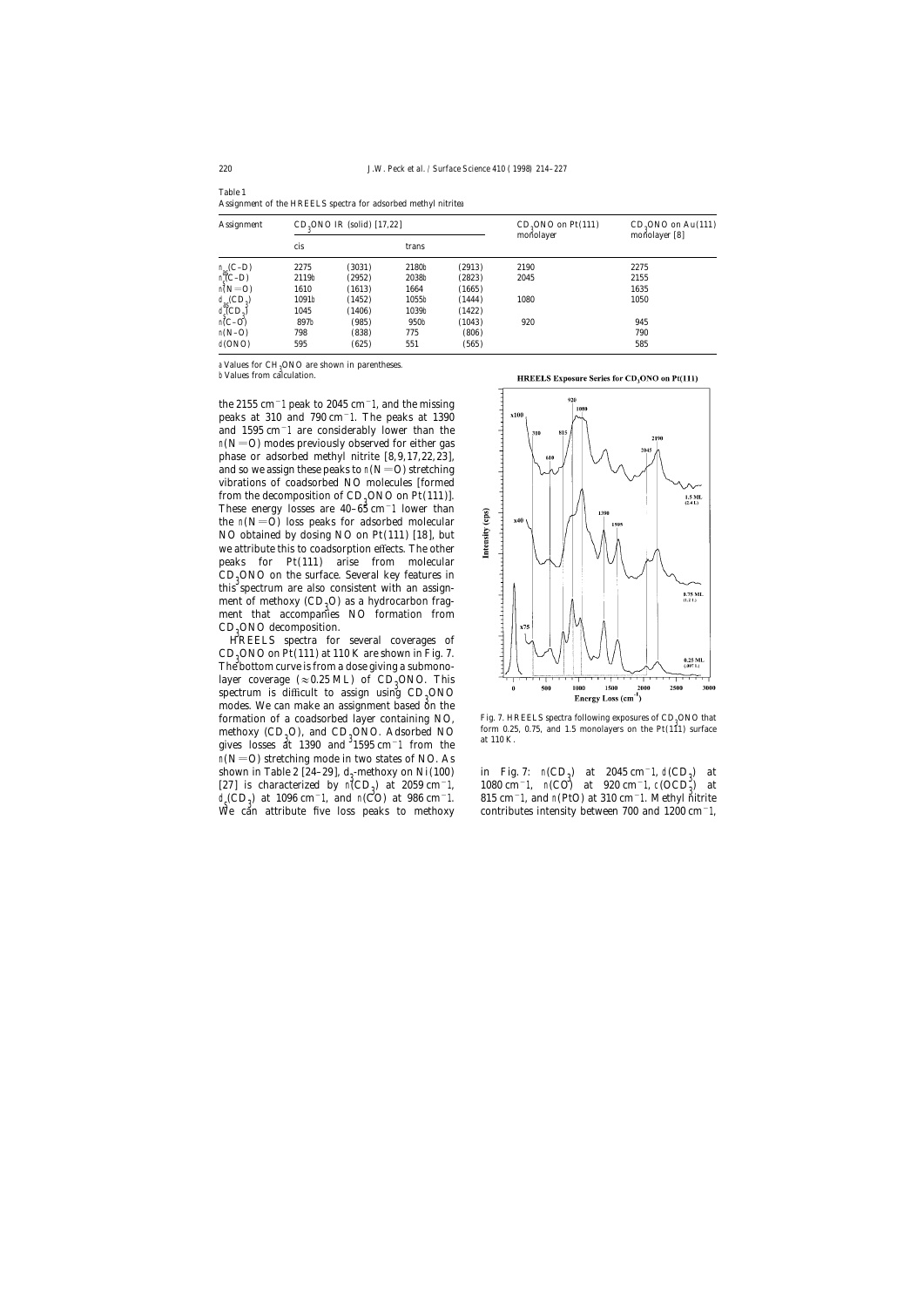Table 2 Vibrational bands (cm−1) of CDO, CD<sub>2</sub>O, CD<sub>3</sub>O and CD<sub>3</sub>OD

| <b>Species</b>                         | Signal                                | Reference |  |
|----------------------------------------|---------------------------------------|-----------|--|
| $CDO/Ru(001) - g2$                     | 550, 825, 980, 1160                   | [24, 25]  |  |
| $CD_0O(g)$                             | 986, 1096, 2059                       | [26]      |  |
| $CD_0^{\circ}O/Ru(001)$ -g1            | 1025, 1190, 1640-1660, 2200-2250      | [24, 25]  |  |
| $CD_9^{\sim}O/Ru(001)$ -g2             | 620, 865, 1020, 1190, 2225            | [24, 25]  |  |
| $CD_9^{\circ}O/Ni(100)$                | 986, 1096, 2059                       | [27]      |  |
| $CD_9^9O/Cu(110)$                      | 300, 990, 1100, 1950, 2060, 2190      | [28]      |  |
| $CD_9^{\prime}OD/Ni(100)$              | 834, 983, 1125, 2073, 2218, 2446      | [27]      |  |
| $CD_9^{\prime}OD/(2 \times 1)$ Pt(110) | 560, 780, 990, 1100, 2070, 2235, 2410 | [29]      |  |

and is solely responsible for the small peaks at 610 and 2190 cm−1. Table 2 also shows that other possible surface species, such as  $CD<sub>3</sub>OD$ ,  $CD<sub>2</sub>O$ ,  $CD<sub>3</sub>O$ , and  $CDO<sub>3</sub>$  beys everlepping vibrational modes. and CDO, have overlapping vibrational modes, and we cannot make a definitive assignment of the composition of the adlayer given the complications of such mixtures of species on the surface.

The spectra obtained at larger coverages are consistent with adding more molecular methyl nitrite on the surface. The  $n(CD_3)$  peak at  $2100 \text{ cm}^{-1}$  becomes much strappen than the negligi 2190 cm−1 becomes much stronger than the peak at 2045 cm<sup> $-1$ </sup>, the relative intensity of the n(N=O) peaks decrease, and changes in the 700–1200 cm−1 loss region can be related to increases in peaks that resemble the spectrum of methyl nitrite on Au(111). Difference spectra reveal these changes more clearly, but these are not reproduced here. The partial decomposition of methyl nitrite under our conditions and the rather complex coadsorbed layer thus formed make it impossible for us to conclude anything about the adsorption geometry of molecularly adsorbed methyl nitrite on Pt(111). It has been proposed that methyl nitrite adsorbs on Au(111) [8] and Ag(111) [9] in a geometry in which the  $O-N=O$  plane is parallel with the surface.

The warm-up series of HREELS spectra shown in Fig. 8 begins with a dose of methyl nitrite corresponding to nearly monolayer coverage on

## HREELS of CD<sub>2</sub>ONO on Pt(111)



Fig. 8. HREELS warm-up series after a dose of  $CD<sub>3</sub>ONO$  which forms 1.2 monolayers on the Pt(111) surface at 110 K.

Pt(111) at 110 K. This curve is the same as that desorption. The  $n(C-D)$  peak that we have shown in Fig. 6 and discussed above. Heating to assigned to methoxy also decreases in relative 130 K causes desorption of any physisorbed methyl intensity and the higher energy loss peak shifts to nitrite, and the HREELS spectra show an overall about 2250 cm−1. Warming the surface to 165 K decrease in loss peak intensities other than those has very little effect on the spectrum except that for NO that is consistent with some methyl nitrite the high energy n(N=O) peak at 1595 cm<sup>-</sup>1 shifts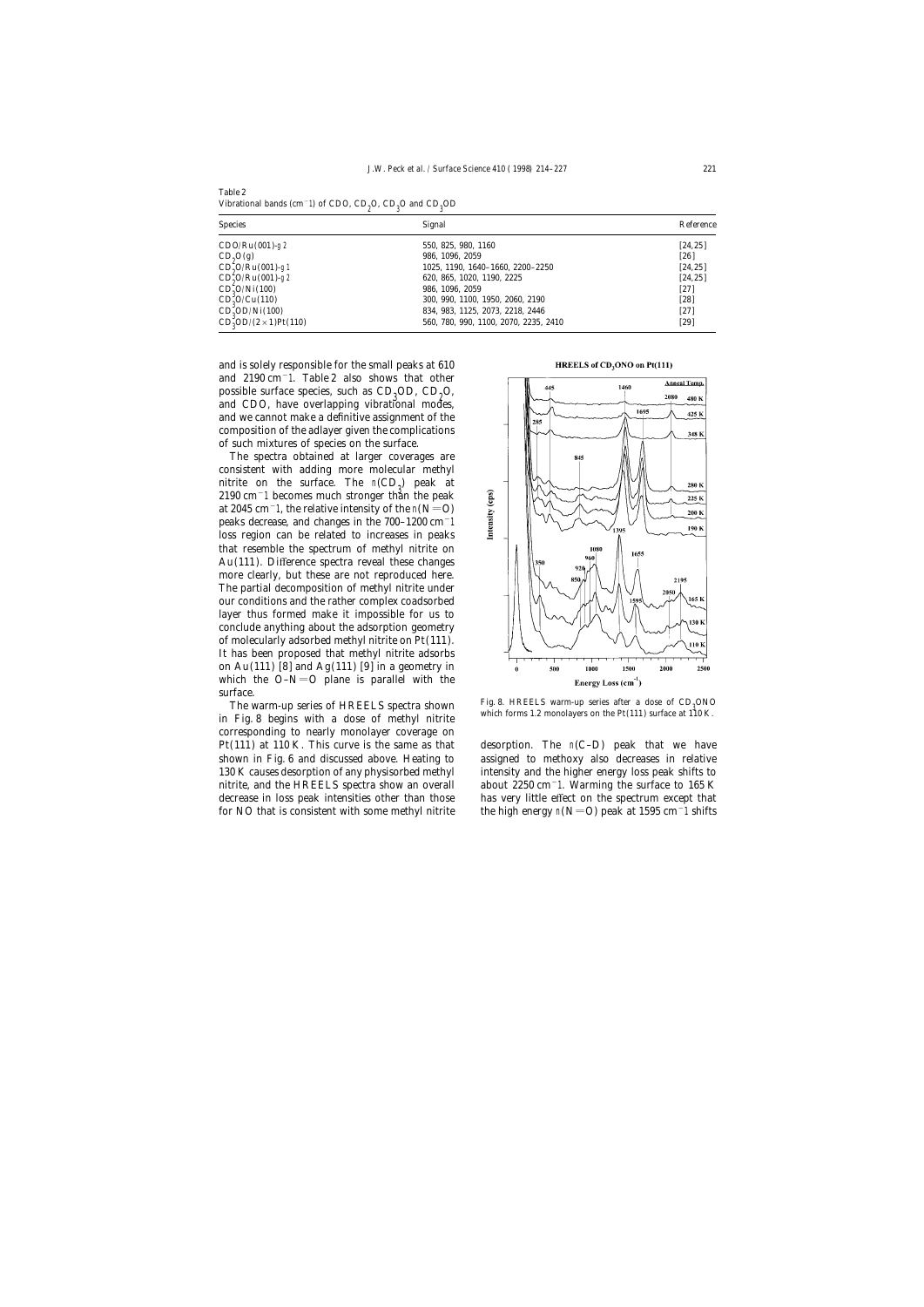to 1655 cm−1. We interpret this shift to indicate that there is no longer any adsorbed methyl nitrite on the surface. Methanol evolution occurs in TPD at 190 K, and heating to 190 K causes large changes in HREELS. The intensity in the 700–1200 cm−1 loss region is strongly reduced, the NO loss peaks shift to 1460 and 1695 cm−1, and the n(C–D) peaks disappear. In Fig. 8, we never observe vibrational peaks that cleanly identify adsorbed methoxy, and we conclude that methoxy intermediates must be relatively unstable (reactive) on the surface. The adsorbed layer at 190 K consists of coadsorbed NO, H, and some hydrocarbon, either formaldehyde  $(H_2CO)$  or formyl (HCO). No CO has yet been formed. Above 200 K a CO peak grows in until 280 K concurrently with desorption of  $H<sub>2</sub>$  and a small amount of formaldehyde. The two small peaks at 285 and 445 cm $^{-1}$ can be associated with low frequency modes of bent NO on the  $Pt(111)$  surface [18]. At 280 K, only CO and NO remain on the surface. The adsorbed CO has a loss peak at 2080 cm−1. Heating to 348 K desorbs most of the NO, leaving only the most strongly bound NO that has n(N=O) at 1460 cm<sup>-</sup>1, and heating to 425 K<br>effectively removes all of the NO. The CO product<br>is finally removed after heating to 480 K, leaving<br>to  $\frac{120}{3}$  CD<sub>3</sub>ONO to form 1.2 monolayers on Pt(111) at 110 K. The<br>top is finally removed after heating to 480 K, leaving<br>a relatively clean surface (we did see a small<br>a relatively clean surface (we did see a small<br>dark bars at the top of the figure correspond to peaks obtained amount of surface carbon in AES, however).

## 3.3. *UPS of CD*<sub>3</sub>ONO effects.

on  $Pt(111)$  after various warm-up temperatures methyl nitrite under these conditions, but we were are shown in Fig. 9. The vertical bars at the top unable to give a good account of all of the positions of Fig. 9 are the peak positions of gas phase and intensities of the observed photoemission by  $4.2$  eV to lower binding energy to account for CH<sub>3</sub>ONO peaks. Primarily, we have additional relaxation effects and to give the best alignment intensity at 5.7, 8.0, and 10.8 eV that is unacrelaxation effects and to give the best alignment with the condensed phase spectrum of  $CD<sub>3</sub>ONO$ on  $Ag(111)$  (top curve) [9]. The peak positions provides key supporting information to our assignand orbital assignments are listed in Table 3. ment using HREELS that decomposition of gas and condensed phase. The top curve in our mode intensities and frequencies in HREELS due new data was obtained after dosing  $CD_3ONO$  on  $Pt(111)$  at 110 K. In addition to the  $Pt$  d-band



from UPS spectra of gas phase CH<sub>2</sub>ONO [24] uniformly shifted down in energy by 4.2 eV to account for final state screening

He(II) ultraviolet photoelectron ( UPS) spectra intensity between 0 and 7 eV, this spectrum shows for a coverage of CD<sub>3</sub>ONO near one monolayer evidence for the presence of molecularly adsorbed<br>on Pt(111) ofter various warm up temperatures a methyl pitrits under these conditions, but we were  $CH<sub>9</sub>ONO [30]$  that have been uniformly shifted peaks by utilizing small shifts of the molecular  $\frac{3}{2}$  aV to lower hinding aparw to account for  $CH<sub>2</sub> O<sub>2</sub> CO$  peaks Drimarily, we have additional CH<sub>2</sub>ONO peaks. Primarily, we have additional  $\rm ONO$  counted for by  $\rm CH_3$  ONO. This UPS spectrum Oddly, the  $p_{CH_3}$  orbital apparently undergoes an an CD<sub>3</sub>ONO occurs upon adsorption on Pt(111) at additional differential shift of 0.3 eV between the and 110 K (because of large changes that can occur in additional differential shift of 0.3 eV between the 110 K (because of large changes that can occur in to strong chemisorption and the dipole selection rule). The formation of methoxy, and possibly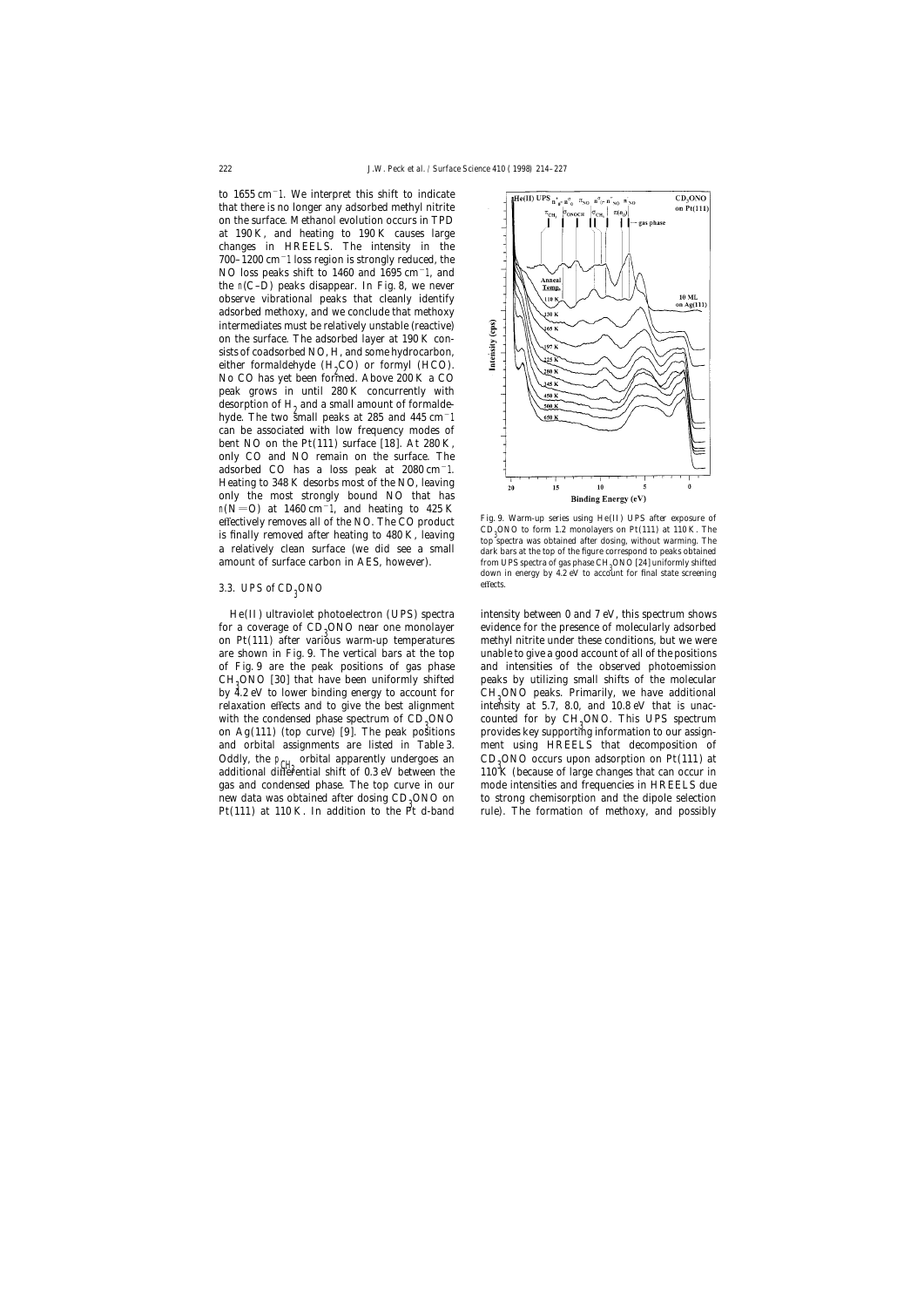| Orbital                                                                                                              | $BE$ (eV)      |                    |                 |  |  |  |
|----------------------------------------------------------------------------------------------------------------------|----------------|--------------------|-----------------|--|--|--|
|                                                                                                                      | Gas phase [31] | 10 ML on $Ag(111)$ | 1 ML on Pt(111) |  |  |  |
|                                                                                                                      | 11.0           | 6.8                | 5.5             |  |  |  |
| $n_{N0}^{-}$                                                                                                         | 11.8           | 7.5                | 6.1             |  |  |  |
| $n_{\text{NO}}$                                                                                                      | 13.4           | 9.5                | 7.3             |  |  |  |
|                                                                                                                      | 14.8           | 10.5               | 8.6             |  |  |  |
| $\begin{array}{c}\nR_0 \stackrel{\sim}{=} \n\text{SD}_3 \\ \text{P}_0 \stackrel{\sim}{=} \n\text{PO}_3\n\end{array}$ | 15.3           | 11.4               | 9.3             |  |  |  |
| $s_{QNOCH}$                                                                                                          | 16.8           | 12.9               | 10.8            |  |  |  |
| $n_{N0}^{+} + n_{0}^{+}$                                                                                             | 18.4           | 14.1               | 12.1            |  |  |  |
| $P_{CH_3}$                                                                                                           | 20.0           | 16.8               | 14.3            |  |  |  |
|                                                                                                                      |                |                    |                 |  |  |  |

Table 3 Orbital binding energies from UPS for  $\mathrm{CD}_3^\mathrm{ONOa}$ 

a Binding energies for the gas phase are referenced to  $E_{\rm vac}^{}=0$  and those for the adsorbed phase are referenced to  $E_{\rm F}^{}=0.$ 

methanol, would be consistent with this UPS mediates have only weak intensity in the Pt d-band

the temperatures at which reactions occur. Heating contribution from the 1p and 5s states of CO [41]. to 130 K causes a reduction in the coverage of Heating to 450 K forms a relatively clean methyl nitrite as shown by the increase in the  $Pt$   $Pt(111)$  surface. d-band intensity at the Fermi level  $(E_{\rm E})$  and a large reduction in the intensity of all peaks associated He(I) data, we determined that the work function with  $CD<sub>0</sub>ONO$ . By 165 K, there are no features attributable to  $CD<sub>9</sub>ONO$  remaining, which agrees age of  $CD<sub>9</sub>ONO$  near one monolayer on Pt(111)  $2^{3}$  and  $2^{3}$  at 110  $K<sub>2</sub>$  are proponding to the top guyse in Fig. 0. well with the HREELS results. Adsorbed NO at 110 K, corresponding to the top curve in Fig. 9, causes a peak at 9.3 eV that arises from the NO reduces the work function by 1.65 eV. (1p) level [40], and some hydrocarbon intermediate must be responsible for additional intensity including peaks at 11.7 and 5.0 eV. Annealing to 197 K sharpens the peak associated with the NO **4. Discussion** (1p) level at 9.3 eV, and any other adsorbed inter-

| <b>Species</b>                         | Signal                     | Reference          | undergoes complete dissociation at very low tem-<br>peratures (below 165 K); no molecular desorption |
|----------------------------------------|----------------------------|--------------------|------------------------------------------------------------------------------------------------------|
| para-CH <sub>0</sub> O/Cu(110)         | 6.2, 9.3, 12.1, 15.4       | $\lceil 31 \rceil$ | is observed from the chemisorbed state. Thus,                                                        |
| CH <sub>0</sub> O/C <sub>u</sub> (110) | 5.7, 9.3, 11.2, 16.0       | $[31]$             | methyl nitrite is more reactive on $Pt(111)$ than                                                    |
| $CH_0^{\sim}O/Pd(100)$                 | $5.2, 9.1, -$              | $[32]$             | $NO9$ [42] or $CH9NO9$ [12]. This is due to the                                                      |
| $CH_9^{\circ}O/Cu(110)$                | 5.5, 8.5, 15.5             | [33]               | weak CH <sub>2</sub> O-NO bond in methyl nitrite, where                                              |
|                                        | 5.5, 9.5, 15.5             | [34]               | $D(O-NO)^2 = 42$ kcal/mol in the gas phase [7]. The                                                  |
| CH <sub>0</sub> O/Ni(111)              | $5.3, 9.5, -$              | $[35]$             |                                                                                                      |
| CH <sub>0</sub> <sup>0</sup> /Cr(110)  | 6.6, 10.7, 17.3            | [36]               | bond dissociation energy is greatly reduced in the                                                   |
| $CH_0^{\prime}OH/Pt(111)$              | $5.9, 7.7, 10.3, 12.7, -$  | $[37]$             | chemisorbed layer since the dissociation products                                                    |
| CH <sub>0</sub> OH/Ni(111)             | $5.2, 7.0, 9.5, 12.0, -$   | $[35]$             | $CH0O$ and NO are both strongly chemisorbed,                                                         |
| $CH0oOH (ads)/Cu(100)$                 | $5.8, 7.6, 10.1, 12.3, -$  | $[38]$             | and only small (perhaps intrinsic) barriers to reac-                                                 |
| $CH_0^\prime\text{OH}(ads)/Pd(100)$    | 4.9, 6.7, 9.2, 11.4, $-$   | $[39]$             | tion inhibit cleavage of the O-NO bond. Reaction                                                     |
| $CH_o^{\circ}OH$ (ads)/ $Cr(110)$      | $-$ , 6.6, 10.7, 17.3, $-$ | [36]               |                                                                                                      |
|                                        |                            |                    | of adsorbed methyl nitrite on Pt(111) leads pri-                                                     |

spectrum, as shown in Table 4 [31-39]. region. Heating to 345 K desorbs most of the NO, The UPS warm-up series also helps to define and the broad feature at about 9 eV has some

> From the onset of secondary electrons in the of clean Pt(111) was  $5.57$  eV. Adsorbing a cover-

Methyl nitrite  $(\text{CH}_3\text{ONO})$  is a very reactive<br>playels on the Pt(111) surface Some dissociation molecule on the Pt(111) surface. Some dissociation Table 4 Orbital binding energies (eV ) from UPS occurs even at 110 K. The chemisorbed monolayer undergoes complete dissociation at very low tem-<br>peratures (below 165 K); no molecular desorption is observed from the chemisorbed state. Thus, methyl nitrite is more reactive on  $Pt(111)$  than  $O/Pd(100)$  5.2, 9.1,  $-$  [32]  $NO_2$  [42] or  $CH_3NO_2$  [12]. This is due to the  $O_2$  [12]  $100$   $100$   $100$   $100$   $100$   $100$   $100$   $100$   $100$   $100$   $100$   $100$   $100$   $100$   $100$   $100$   $100$   $100$   $100$   $100$   $100$   $1$  $D(O-NO) = 42$  kcal/mol in the gas phase [7]. The bond dissociation energy is greatly reduced in the chemisorbed layer since the dissociation products  $CH<sub>2</sub>O$  and NO are both strongly chemisorbed, and only small (perhaps intrinsic) barriers to reaction inhibit cleavage of the O–NO bond. Reaction of adsorbed methyl nitrite on  $Pt(111)$  leads pri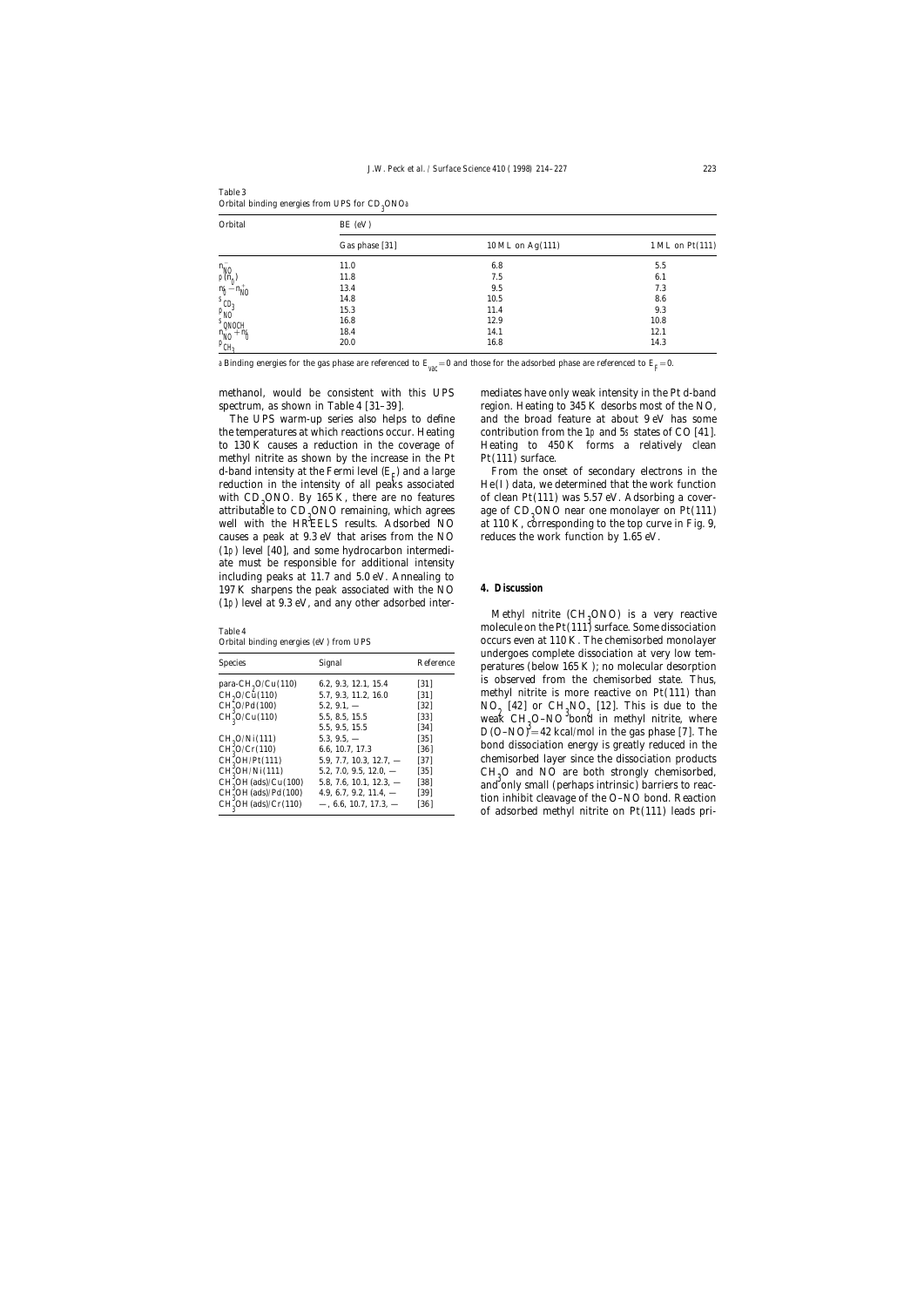marily to production of NO, CO, and  $H_2$  in TPD.<br>Some methanol desorption is also seen, and it is likely that this product arises from the hydrogenation of a methoxy  $(CH<sub>3</sub>O)$  intermediate. The UPS can be assigned to methoxy species at 190 K,  $\frac{1}{3}$  denominate at  $190$  K, dependence of the amounts of CO, NO, and and so any surface bound methoxy has decom- $CH<sub>3</sub>OH$  evolved as a function of  $CH<sub>3</sub>ONO$  initial posed by this temperature.  $CH_3ONO$  coverage  $(H_{CH_2ONO} \sim 0.15 \text{ ML})$ . This are the same values obtained for NO 3 maximum in the CO and  $H_3$  yield is correlated to adsorbed on the Pt(111) surface after NO exposure maximum in the CO and  $\overline{H}^o_2$  yield is correlated to adsorbed on the Pt(111) surface after NO exposure H<sub>CH20N0</sub> < 0.15 ML, methoxy and any subsequent and 200 K methoxy has either decomposed to form intermediates present after O–NO bond cleavage and H<sub>2</sub>CO and/or HCO or has hydrogenated and intermediates present after  $O-NO$  bond cleavage completely dissociate on  $Pt(111)$  to yield  $CO$  and  $H<sub>2</sub>$ . As the initial CH<sub>3</sub> coadsorbed CO, H, and unreacted  $CH<sub>3</sub>ONO$  from the surface as methanol, but what remains  $\frac{1}{100}$  in the surface surface in the surface in  $\frac{1}{100}$  in the surface in the surface in  $\frac{1}{100}$  in the surface in  $\$ products desorb at 300 and 400 K, respectively, in desorption rate-limited peaks [19]. the surface species formed from methoxy decom-

and UPS show that by 165 K there is no longer  $n(N=O)$  peaks, and the possibility for rehybridizaany  $CD<sub>0</sub>ONO$  on the surface. The NO loss intensity in HREELS increases by  $80\%$  at 130 K and reaches its maximum value by 165 K. This loss reaches its maximum value by 165 K. This loss  $\{Ag(111) \}$  [29] assigned a n (OCO) stretch at indicates that  $\alpha$  25% of the CD-ONO as 065 cm<sup>-1</sup> and a n (OCO) stretch at 1120 cm<sup>-1</sup> for intensity indicates that  $\approx 25\%$  of the CD<sub>3</sub>ONO<br>initially decomposed upon adsorption at 110 K and that decomposition of  $CD_3$ ONO is complete at 165 K. Methyl nitrite dissociates to form chemi-O–NO bond forms at least a transient methoxy would expect formaldehyde to decompose to CO

carbon intermediate  $(H<sub>0</sub>CO$  or HCO) [31] that is fairly cleanly converted to CO and  $H_2$  at higher temperatures. No features in either HREELS or

coverage indicates that competitive processes are A few other details of the decomposition mechaat work at all but the lowest coverages. In the nism emerge from further consideration of the uptake plot shown in Fig. 3, NO production stead- HREELS warm-up spectra. Desorption of methaily increases with increasing exposures of methyl nol at 190 K is probably responsible for the shift nitrite, but CO and H<sub>2</sub> production peak at low of the n(N=O) peaks to 1460 and 1695 cm<sup>-1</sup>, CH<sub>2</sub>ONO coverage (H<sub>ou over  $\alpha$  - 0.15 ML). This which are the same values obtained for NO</sub> methanol desorption. In the absence of a suffi-<br>[18]. Our picture is that dissociation of methyl ciently large concentration of coadsorbates when nitrite yields chemisorbed NO in two sites and by H<sub>o</sub>CO and/or HCO or has hydrogenated and desorbed as methanol. At this temperature, some of the hydrocarbon fragments have been removed inhibit reactions on the surface, the barrier to decomposes to form CO on the surface. HREELS decomposition of methoxy increases and hydro- shows that some hydrocarbon intermediate (that genation to form methanol becomes a competitive is not methoxy) exists on the surface up to at least reaction channel. Methanol produced in this 280 K. By 280 K, the loss peaks between 800 and manner desorbs in a desorption rate-limited peak 1200 cm−1 disappeared and a small loss peak at at low temperatures (190 K) [20]. The H<sub>2</sub> and CO  $\qquad$  2080 cm<sup>-</sup>1 appeared that is a signature for products desorb at 300 and 400 K, respectively, in adsorbed CO [43]. It would be helpful to assign Both HREELS and UPS confirm a high reactiv- position, but this is complicated by the low coverity of methyl nitrite and methoxy species. HREELS age, the presence of potentially overlapping tion of the carbonyl group. Previous HREELS experiments involving formaldehyde  $(H<sub>o</sub>CO)$  on ONO 965 cm<sup>-</sup>1 and a n (OCO) stretch at 1120 cm<sup>-1</sup> for  $\frac{10 \text{ K}}{2}$  for  $\frac{10 \text{ K}}{2}$ formaldehyde polymerized (paraformaldehyde) on the surface, and this is inconsistent with our spectra. Even though only a small formaldehyde sorbed NO on the surface and cleavage of the product was observed in TPD at  $\sim$  250 K, we intermediate, and probably a stable adsorbed and  $H_2$  on Pt(111) [44,45] rather than desorb if methoxy species. This would be consistent with it were a product of the reaction. In any event, the it were a product of the reaction. In any event, the the HREELS spectra at low coverage. In UPS, the loss peaks between 800 and 1200 cm−1 in HREELS 12.2 eV peak that arises after heating to 130 K is disappear at approximately the same temperature consistent with a methoxy intermediate or chemi- that desorption of formaldehyde occurs. As the sorbed methanol [36], and the weak feature at temperature increases further, NO desorbs from 11.4 eV BE after heating to 160 K can be assigned the surface, first from the more weakly bound atop to a small concentration of some other hydro- sites [18] by 350 K, and then from the more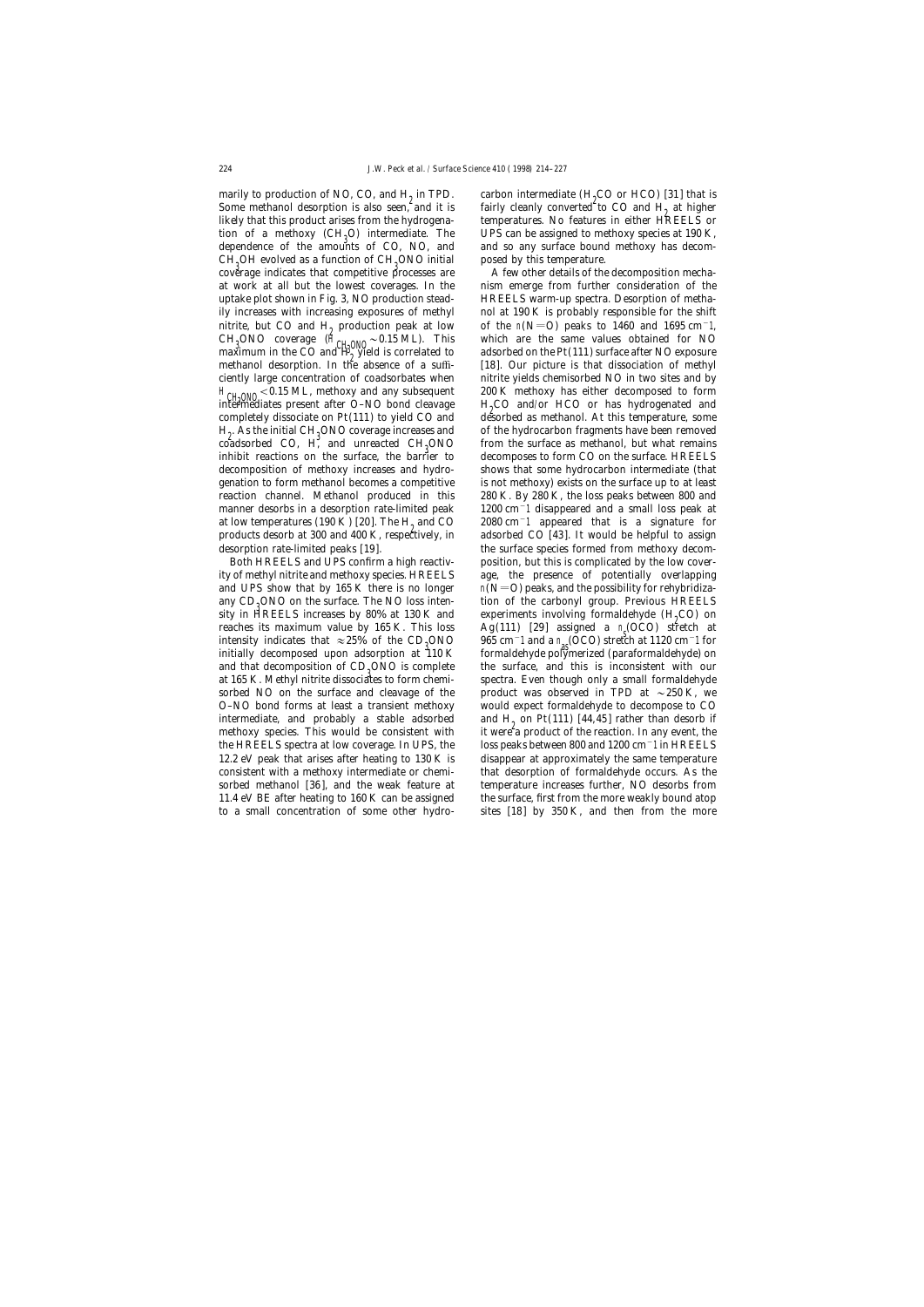strongly bound three-fold hollow sites at 425 K. activation energy of 16.3 kcal/mol on a Pt–Sn 425 K, and then CO desorbs by 480 K which is

 $D H_{\rm g}^{\rm g}$ (CH<sub>2</sub>ONO<sub>(g)</sub>) = −16.9 kcal/mol,  $D H_{\rm g}^{\rm g}$ of formation for adsorbed CH<sub>0</sub>ONO and any hydrocarbon intermediates formed. We can place

Essentially only CO remains on the surface at alloy which is less reactive than Pt(111) [10,11]. 425 K, and then CO desorbs by 480 K which is  $\qquad$  We estimate the value of  $\mathbf{D}H_{\text{f,300}}^{\text{F}}(\text{CH}_3\text{O}_{\text{(a)}})$  =  $-39.0$  kcal/mol by subtracting the methoxy We can utilize the desorption energies and reac-<br>adsorption energy, taken as 42.5 kcal/mol by using tion activation energies from TPD and our under- one-half the bond energy of adsorbed oxygen standing of the reaction mechanism to develop atoms on Pt(111) where  $D(PL-O) = 85$  kcal/mol some insight into the thermochemistry of the reac- [51], from  $DH_{f^2(0)}^{\circ}$  (CH<sub>3</sub>O<sub>(g)</sub>) = 3.5 kcal/mol [50].<br>tions of methyl nitrite adsorbed on Pt(111). Fig. 10 We also concluded that some other hydrocarbon shows a schematic diagram of our proposed ener- intermediate was formed on the surface prior to getics. The energy zero is the heat of formation the formation of CO, but we are unable to reliably of the elements in their standard states, i.e. estimate the formation energy of this species at  $DH_{f,300}^{p}(H_{2(g)}) = DH_{f,300}^{p}(Pt_{(g)}) = 0$ . Mass balance this time (primarily due to a lack of information requires that we consider the heats of formation on the energetics of free radical excited states of the coadsorbed products required by stoichiom- [50]). The overall reaction that yields the major etry. For the stable gas phase molecules, gas phase products depicted here is endothermic  $DF_{f,300}$  by 12.1 kcal/mol. The barrier to decompose adsorbed CH<sub>0</sub>ONO is about 7 kcal/mol because  $\begin{bmatrix} (C\hat{O}_0^{\text{out}}) = -26.4 \frac{1}{2} & \frac{1}{2} & \frac{1}{2} & \frac{1}{2} & \frac{1}{2} \\ 0 & \frac{1}{2} & \frac{1}{2} & \frac{1}{2} & \frac{1}{2} \\ 0 & \frac{1}{2} & \frac{1}{2} & \frac{1}{2} & \frac{1}{2} \end{bmatrix}$  and  $\begin{bmatrix} DH^{\text{e}}_{\text{r}} & \frac{1}{2} & \frac{1}{2} & \frac{1}{2} \\ 0 & \frac{1}{2} & \frac{1}{2} & \frac{1}{2}$  $21.6$  kcal/mol [46]. Known heats of adsorption for some decomposition occurs upon adsorption at CO (32 kcal/mol [47]), NO (19 kcal/mol [48]), 110 K. An upper limit for the barrier to decompose and  $H_2$  (19 kcal/mol [49]) allow us to calculate methoxy is 11 kcal/mol because of the desorption for the adsorbed species  $DH_{f\,300}^{\circ}(CO_{(a)}) =$  rate-limited appearance of methanol in TPD,<br>-58.4 kcal/mol,  $DH_{f\,300}^{\circ}(NO_{(a)}) = 2.6$  kcal/mol, which can only be formed if dehydrogenation of which can only be formed if dehydrogenation of<br>methoxy occurs. The other hydrocarbon intermeand D*H*<sub>f 300</sub>(H<sub>(a)</sub>) = −10 Kcal/mol [50]. To finish methoxy occurs. The other hydrocarbon interme-<br>constructing the diagram, we need to know heats diate is more stable than methoxy because CO is not observed in HREELS annealing studies until about 225 K. We estimate a barrier of about an upper limit of  $DH_{f,300}^{\circ}(\text{CH}_3 \text{ONO}_{(a)}) =$  17 kcal/mol for this process. Obviously the reac-<br>-33.2 kcal/mol because we know that molecular tion is most exothermic to form the adsorbed desorption occurs at 267 K with a desorption products, and this indeed is the driving force for



Fig. 10. Energetics for the reaction of methyl nitrite on Pt(111).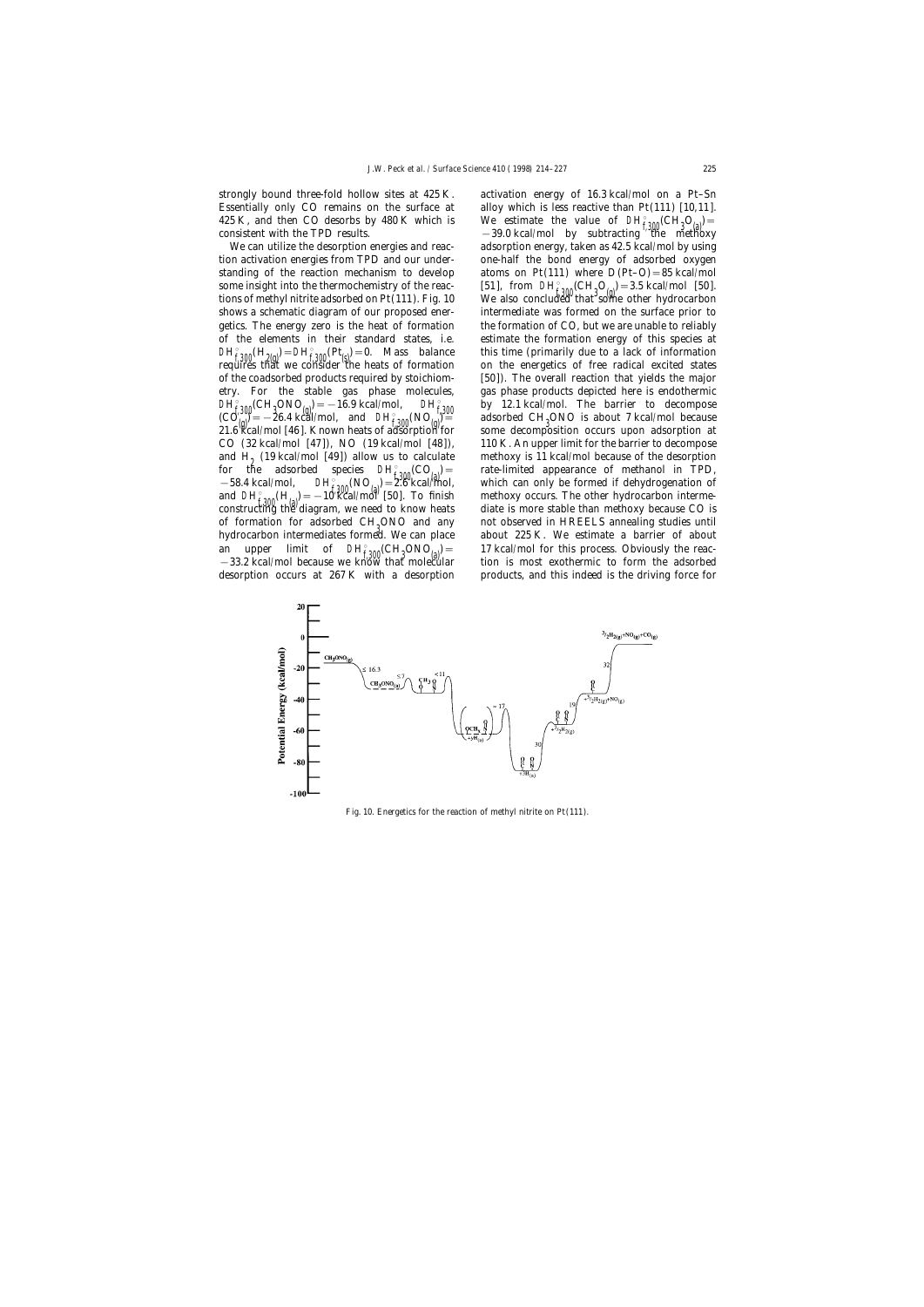the high reactivity of  $CH<sub>9</sub>ONO$  on  $Pt(111)$  that to desorption of the small molecule products in TPD are driven by entropic effects.

because CH<sub>0</sub>OH does not dissociatively chemisorb almost exclusively to CO and  $H_0$ . This chemistry is similar to that in previous studies of methanol 11 kcal/mol. on defective Pt(111) substrates [21,53–56], where TPD of submonolayer coverages of methanol desorbed only CO and H<sub>2</sub>. We also conclude that<br>hydrogenetian of methors is a facile process, with **Acknowledgements** hydrogenation of methoxy is a facile process, with a barrier less than 11 kcal/mol, since  $CH_3OH$  is

CONO on the two Sn/Pt(111) thanks the Department of Education for a gradu-<br>surface alloys have been carried out [11]. About ate research fellowship. 60–70% of the chemisorbed monolayer of methyl nitrite undergoes decomposition depending on which surface alloy is used, but CO and  $H_2$  do **References** not appear as gas phase products from methyl nitrite reaction. Instead, these alloys have a high [1] A.M. Wodtke, E.J. Hintsa, Y.T. Lee, J. Chem. Phys. 84 selectivity for desorbing methanol and formalde- (1986) 1044. hyde. We observe that the stability of surface [2] D. Dahlgren, J.C. Hemminger, Surf. Sci. 123 (1982) L739.<br>methoxy is enhanced on the Sn/Pt(111) surface [3] J. Segner, W. Vielhaber, G. Ertl, Israel J. Chem. 22 methoxy is enhanced on the Sn/Pt(111) surface [3] J. Segner, allows compared to that on  $P_t(111)$  (1982) 375. alloys compared to that on  $Pt(111)$ .<br>[4] R. Engelke, W.L. Earl, C.M. Rohlfing, J. Chem. Phys. 84

## **5. Conclusion** (1986) 545.

Methyl nitrite undergoes facile dissociation on (1979) 1555.<br>
(111) The changistabel were also a semalately (7] M.J.S. Dewar, J.R. Ritchie, J. Alster, J. Am. Chem. Soc. Pt(111). The chemisorbed monolayer completely  $\frac{1}{50}$  (1985) 1031.<br>decomposes during TPD, and HREELS and UPS [8] J. Wang, N. Saliba, B. Bansenaur, B.E. Koel, J. Phys. show that some dissociation of methyl nitrite Chem., in press. occurs upon adsorption on Pt(111) at 110 K. At [9] L.A. Pressley, E.D. Pylant, J.M. White, Surf. Sci. 367<br>levy CD ONO equations that we have resetted (1996) 1. low CD<sub>3</sub>ONO coverages, when the surface reactiv-<br>ity is highest, reactions during TPD only produce<br> $\frac{101 \text{ J.W.} \text{ Peck, D. Mahon, D. Beck, B.E. Koel, J. Phys. Chem.}}{B.102 \times 1008 \times 3221}$  $\frac{100}{2}$  reactions during TFD only produce<br>gas phase NO, CO and H<sub>2</sub>, while at higher cover-<br>ages, as the concentrations of coadsorbates Surf. Sci. 410, this issue. ages, as the concentrations of coadsorbates

increase and deactivate the surface, gas phase we observe. The endothermic processes that lead methanol is an important product. Adsorbed NO is formed from nascent  $CD<sub>0</sub>ONO$  dissociation, and we propose that an adsorbed methoxy inter-Our results lead naturally to some conclusions mediate is also formed. Dehydrogenation of about the reactivity of methoxy species on Pt(111), methoxy forms a hydrocarbon species which ultiwhich in the past have been impossible to obtain mately produces CO and  $H<sub>2</sub>$  desorption and hydro-<br>without surface defects or coadsorbed O adatoms genation forms methanol which desorbs. Methyl genation forms methanol which desorbs. Methyl nitrite adsorption allows us to make several new on Pt(111) [20,52]. We conclude that methoxy is observations about the reactivity of methoxy on quite reactive, with a barrier to decomposition defect-free Pt(111) surfaces. Dehydrogenation and below 11 kcal/mol, and decomposition leads hydrogenation to form methanol are both relatively facile processes with barriers below

produced below 190 K.<br>
Finally, we mention that we have proposed<br>
using methyl nitrite as an adsorbed precursor to<br>
cleanly form methoxy at relatively low temperature<br>
on reactive metal surfaces [10]. Studies of the<br>
chemi

- 
- 
- 
- (1986) 142.
- [5] R. Engelke, W.L. Earl, C.M. Rohlfing, J. Chem. Phys. 90
- [6] A. Perche, J.C. Tricot, M. Lucquin, J. Chem. Res.
- 
- 
- 
- 
- [11] J.W. Peck, D. Mahon, D. Beck, B.E. Koel, submitted to